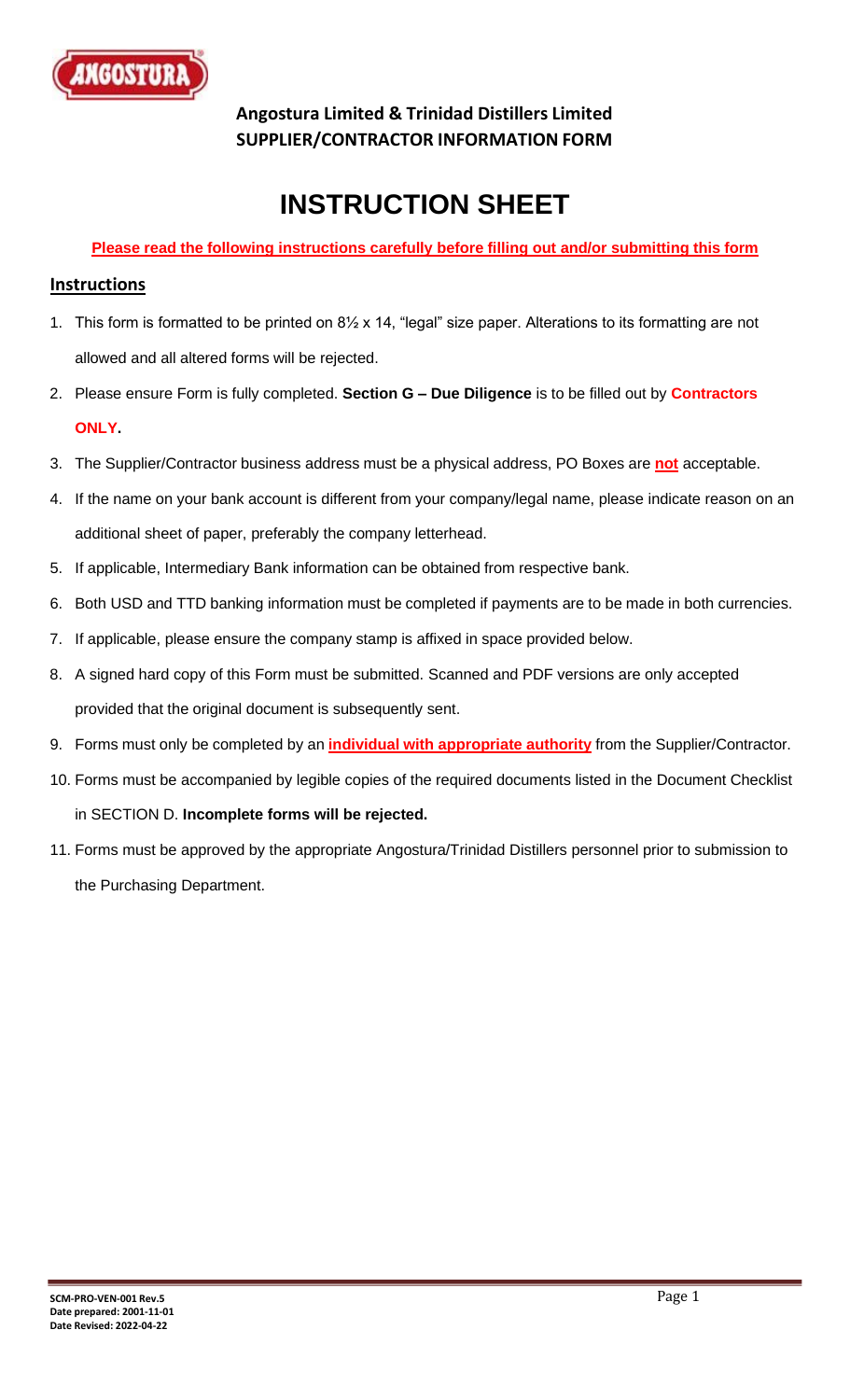

# **Angostura Limited & Trinidad Distillers Limited**

|                                                                                               | SUPPLIER/CONTRACTOR INFORMATION FORM                               |                              |                                  |                                        |  |  |
|-----------------------------------------------------------------------------------------------|--------------------------------------------------------------------|------------------------------|----------------------------------|----------------------------------------|--|--|
| <b>SECTION A: CONTRACT INFORMATION (To be completed by AL/TDL Personnel)</b>                  |                                                                    |                              |                                  |                                        |  |  |
| <b>SUPPLIER DESIGNATION</b>                                                                   | <b>COMPANY CODE</b>                                                |                              |                                  | <b>SAP VENDOR ACCOUNT NUMBER</b>       |  |  |
| <b>EXISTING</b><br><b>NAME CHANGE</b><br>NEW                                                  | AL                                                                 | TDL                          |                                  | (if existing)                          |  |  |
|                                                                                               |                                                                    |                              |                                  |                                        |  |  |
| SUPPLIER/CONTRACTOR BUSINESS NAME                                                             |                                                                    |                              |                                  |                                        |  |  |
| <b>INDUSTRY TYPE</b>                                                                          |                                                                    |                              |                                  |                                        |  |  |
|                                                                                               | <b>TYPE OF BUSINESS</b>                                            |                              |                                  |                                        |  |  |
| SUPPLIER/CONTRACTOR CATEGORY (select one only)                                                |                                                                    | <b>ONE TIME</b><br>$\bullet$ | <b>SOLE TRADER</b>               | <b>COMPANY</b><br>CONTRACTOR<br>lO     |  |  |
| <b>CONTRACT NUMBER (if applicable)</b>                                                        | <b>EFFECTIVE DATE</b>                                              | <b>DURATION</b>              |                                  | <b>TERMINATION DATE</b>                |  |  |
|                                                                                               |                                                                    |                              |                                  |                                        |  |  |
| <b>PAYMENT TERMS</b>                                                                          | <b>PAYMENT CURRENCY</b>                                            |                              |                                  | <b>ESTIMATED CONTRACT VALUE</b>        |  |  |
|                                                                                               |                                                                    |                              |                                  |                                        |  |  |
| <b>SECTION B: SUPPLIER/CONTRACTOR CONTACT INFORMATION (To be completed by all applicants)</b> |                                                                    |                              |                                  |                                        |  |  |
| <b>COMPANY AUTHORIZED SIGNATORY</b>                                                           |                                                                    |                              | <b>JOB TITLE / DESIGNATION</b>   |                                        |  |  |
|                                                                                               |                                                                    |                              |                                  |                                        |  |  |
| PRIMARY CONTACT PERSON                                                                        |                                                                    |                              |                                  | <b>CONTACT JOB TITLE / DESIGNATION</b> |  |  |
|                                                                                               |                                                                    |                              |                                  |                                        |  |  |
| <b>BUSINESS ADDRESS</b>                                                                       |                                                                    |                              |                                  |                                        |  |  |
|                                                                                               |                                                                    | TELEPHONE:                   |                                  |                                        |  |  |
|                                                                                               |                                                                    | <b>MOBILE:</b>               |                                  |                                        |  |  |
|                                                                                               |                                                                    | <b>FAX:</b>                  |                                  |                                        |  |  |
|                                                                                               |                                                                    | <b>EMAIL:</b>                |                                  |                                        |  |  |
| <b>MAILING ADDRESS (if different from Business Address)</b>                                   |                                                                    |                              | <b>REGISTERED OFFICE ADDRESS</b> |                                        |  |  |
|                                                                                               |                                                                    |                              |                                  |                                        |  |  |
| <b>SECTION C: SUPPLIER/CONTRACTOR BANKING &amp; TAX INFORMATION</b>                           |                                                                    |                              |                                  |                                        |  |  |
|                                                                                               | REGISTRATION & TAX DETAILS (Not applicable for ONE TIME Suppliers) |                              |                                  |                                        |  |  |
| <b>COMPANY/BUSINESS REGISTRATION NUMBER</b>                                                   |                                                                    |                              |                                  |                                        |  |  |
| VAT REGISTRATION NUMBER                                                                       |                                                                    |                              |                                  |                                        |  |  |
| <b>TAX ID NUMBER</b>                                                                          |                                                                    |                              |                                  |                                        |  |  |
| (Mandatory for all non-resident suppliers & contractors)<br><b>PAYE REGISTRATION NUMBER</b>   |                                                                    |                              |                                  |                                        |  |  |
| (Trinidad & Tobago residents only)                                                            |                                                                    |                              |                                  |                                        |  |  |
| <b>BIR REGISTRATION NUMBER</b><br><b>Trinidad &amp; Tobago residents only)</b>                |                                                                    |                              |                                  |                                        |  |  |
| <b>BANKING &amp; PAYMENT INSTRUCTIONS</b>                                                     |                                                                    |                              |                                  |                                        |  |  |
|                                                                                               |                                                                    |                              |                                  |                                        |  |  |
| <b>CURRENCY (select one only)</b>                                                             | usd l<br>TTD I                                                     | GBP                          | CAN                              | EUR $\Box$ OTHER                       |  |  |
| <b>ACCOUNT HOLDER NAME</b><br><b>BENEFICIARY BANK NAME</b>                                    |                                                                    |                              |                                  |                                        |  |  |
| <b>BENEFICIARY BANK ADDRESS</b>                                                               |                                                                    |                              |                                  |                                        |  |  |
| <b>BENEFICIARY BANK ACCOUNT NO.</b>                                                           | <b>BENEFICIARY SWIFT CODE</b>                                      |                              |                                  | <b>BENEFICIARY ABA/ SORT CODE</b>      |  |  |
|                                                                                               |                                                                    |                              |                                  |                                        |  |  |
|                                                                                               |                                                                    |                              |                                  |                                        |  |  |
| <b>INTERMEDIARY BANK NAME</b>                                                                 |                                                                    |                              |                                  |                                        |  |  |
| <b>INTERMEDIARY BANK ADDRESS</b><br><b>BENEFICIARY BANK ACCOUNT NO</b>                        | <b>BENEFICIARY SWIFT CODE</b>                                      |                              |                                  |                                        |  |  |
|                                                                                               |                                                                    |                              |                                  | <b>BENEFICIARY ABA/ SORT CODE</b>      |  |  |
|                                                                                               |                                                                    |                              |                                  |                                        |  |  |
| SCM-PRO-VEN-001 Rev.5                                                                         |                                                                    |                              |                                  | Page 2                                 |  |  |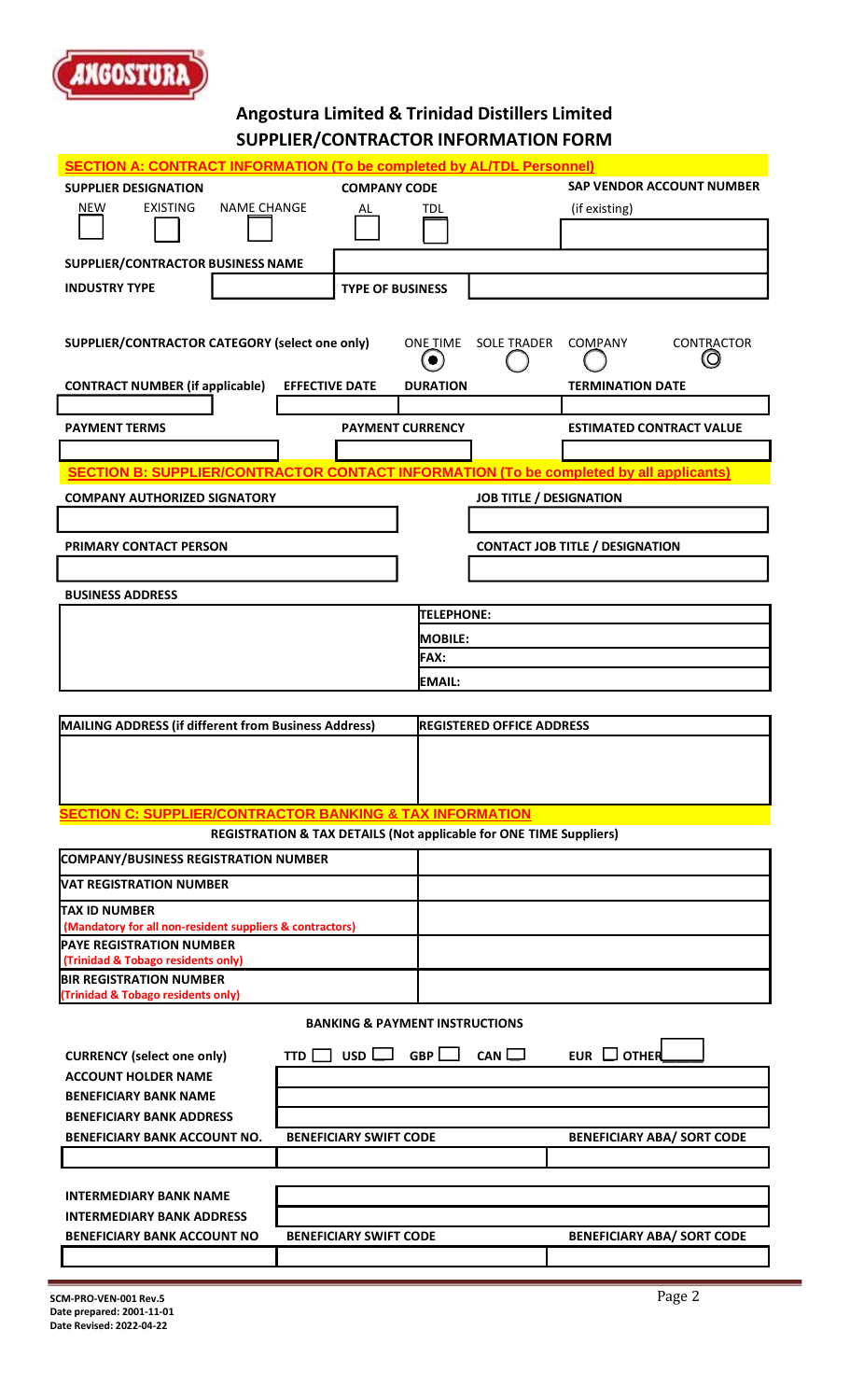

# **Angostura Limited & Trinidad Distillers Limited SUPPLIER/CONTRACTOR INFORMATION FORM**

#### **SECTION D: DOCUMENT CHECKLIS**

**The following lists indicate the required documents that must be submitted with this application by the various categories of suppliers/contractors.**

| <b>Sole Trader</b>                                                                               |  | Company                                                                 |  | Contractor                                                                  |  |
|--------------------------------------------------------------------------------------------------|--|-------------------------------------------------------------------------|--|-----------------------------------------------------------------------------|--|
| Cert of Registration (Applicable for suppliers<br>with a "trading as" status)                    |  | Cert of Registration or<br>Incorporation<br>(Mandatory)                 |  | Cert of Registration or<br>Incorporation (Mandatory)                        |  |
| VAT Registration (if applicable)                                                                 |  | VAT Registration (if applicable)                                        |  | VAT Registration (if applicable)                                            |  |
| Tax ID Certificate (Mandatory for<br><b>Foreign/International Suppliers)</b>                     |  | Tax ID Certificate (Mandatory<br>forForeign/International<br>Suppliers) |  | Tax ID Certificate<br>(Mandatory for<br>Foreign/International<br>Suppliers) |  |
| <b>BIR Registration</b><br>(T&T suppliers only)                                                  |  | <b>BIR Registration</b><br>(T&T suppliers<br>only)                      |  | <b>BIR Registration</b><br>(T&T suppliers only)                             |  |
| <b>PAYE Registration</b><br>(T&T suppliers only)                                                 |  | Most recent Annual Return (T&T<br>suppliers only)                       |  | Due Diligence Checklist -<br>See SECTION "G"                                |  |
| <b>SECTION E: SUPPLIER/CONTRACTOR DECLARATION (Mandatory of ALL Suppliers &amp; Contractors)</b> |  |                                                                         |  |                                                                             |  |

**I, the undersigned, hereby declare that to the best of my knowledge and belief that the details provided in this application and its accompanying documents are accurate and true. I also authorize Angostura Limited, Trinidad Distillers and/or their representatives to undertake further investigation, if so desired, into the validity and accuracy of the information contained herein. I understand that any incorrect or false statements made on this form may render our application invalid and rejected.**

**Authorized Supplier Representative Name & Title (Please Print)**

**Authorized Signature & Date (dd/mm/yyyy)**

**Company Stamp (If applicable)**

# **SECTION F: Angostura AUTHORIZATION (To be completed by Angostura Personnel Only)**

| Requested By (Name/ Signature/Date)              |  |  |
|--------------------------------------------------|--|--|
| <b>Business Unit of Function</b>                 |  |  |
| <b>Executive Manager (Name)</b>                  |  |  |
| <b>Executive Manager (Signature &amp; Date)</b>  |  |  |
| <b>Finance Manager (Name/Signature/Date)</b>     |  |  |
| <b>Procurement Manager (Name/Signature/Date)</b> |  |  |
| Snr. Manager Supply Chain (Name/ Signature/Date) |  |  |
| <b>SAP Entry (Name/Signature/Date)</b>           |  |  |
| <b>Verified by (Name/Signature/Date)</b>         |  |  |